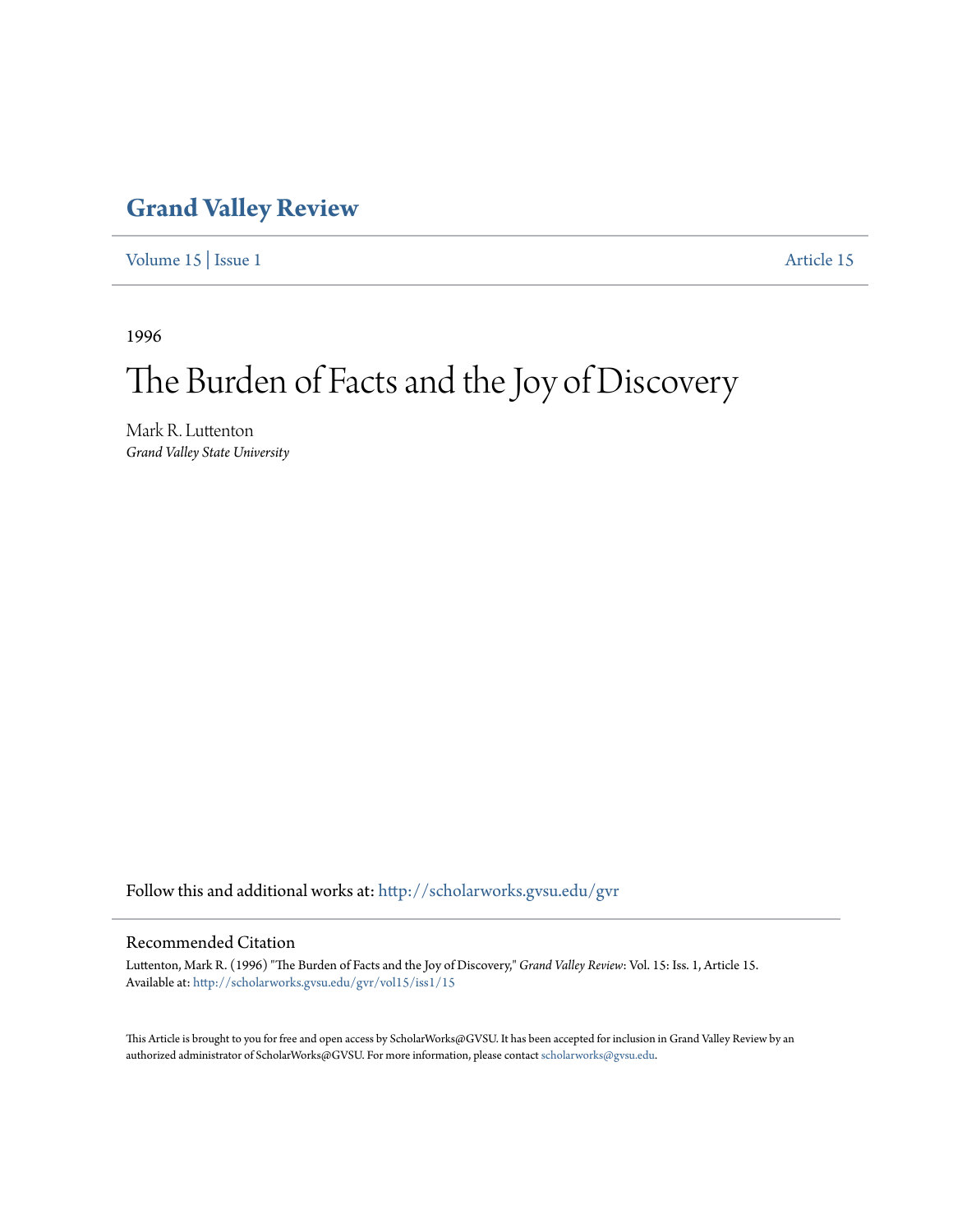### **The Burden of Facts and the Joy of Discovery**

#### *Mark R. Luttenton*

"The world is a book and those who don't travel read only one page."—St. Augustine

When I watch youngsters splash through a stream in pursuit of frogs or crayfish, squealing with joy or staring in amazement, I am reminded of why I decided to become a biologist. The fascination that children have for the natural world, their rush of questions about what they are seeing, should serve as the basis of intellectual thought and life-long inquiry, but unfortunately, that original spark is often extinguished, and the result is an attitude toward learning that ranges from apathy to disdain to mere practicality: "Why do I need to learn this?" and "Will this help me get a job?" When wonder and amazement are fed with nothing more than a progression through a text, chapter by chapter-the methodical march of memorizing and summarizing—the joy of discovery is replaced by the burden of facts, lugged about in the head for the exam and then forgotten.

If there is any subject that should hold great interest for everyone, it is biology, the study of life. But, in the classroom, the study of life is often distilled to facts and figures. Sometimes those facts are supplemented with a look at a few dead things to serve as "representative organisms," and as a colleague of mine once noted, such biology is not the study of life, but the study of death.

To help students regain their sense of wonder about the natural world, I need to remind myself of what captured my imagination as a young student, what I originally found exciting about biology, and come up with ways to relay that excitement in an educational setting.

From the time I entered high school, I have been intrigued by the tropics and particularly by their coral reefs and rainforests. When E. O. Wilson<sup>3</sup> brought to the forefront a concern for the loss of tropical ecosystems and diversity, I took every opportunity to present the issue to my students. I would show videos and slides that portrayed the unique diversity of these areas as well as the destruction they were undergoing-all in an effort to inspire an appreciation for and interest in the subject. Yet, I was consistently frustrated in my attempts to create an image of a system which exhibits such complexity.

However, during the past several years I have had the opportunity to indulge directly my own curiosity and, at the same time, offer groups of students the chance to indulge theirs. I have offered a spring-semester course in Belize. Although a small

<sup>3</sup> E. 0. Wilson is Pellegrino University Professor and Curator in Entomology at the Museum of Comparative Zoology, Harvard University. He has written several books, two of which won Pulitzer Prizes. He has become the unofficial spokesperson and defender of biodiversity, based partly on his research, focusing on ants. He was editor of Biodiversity and author of The Diversity of Life, which speaks directly to the loss of species diversity.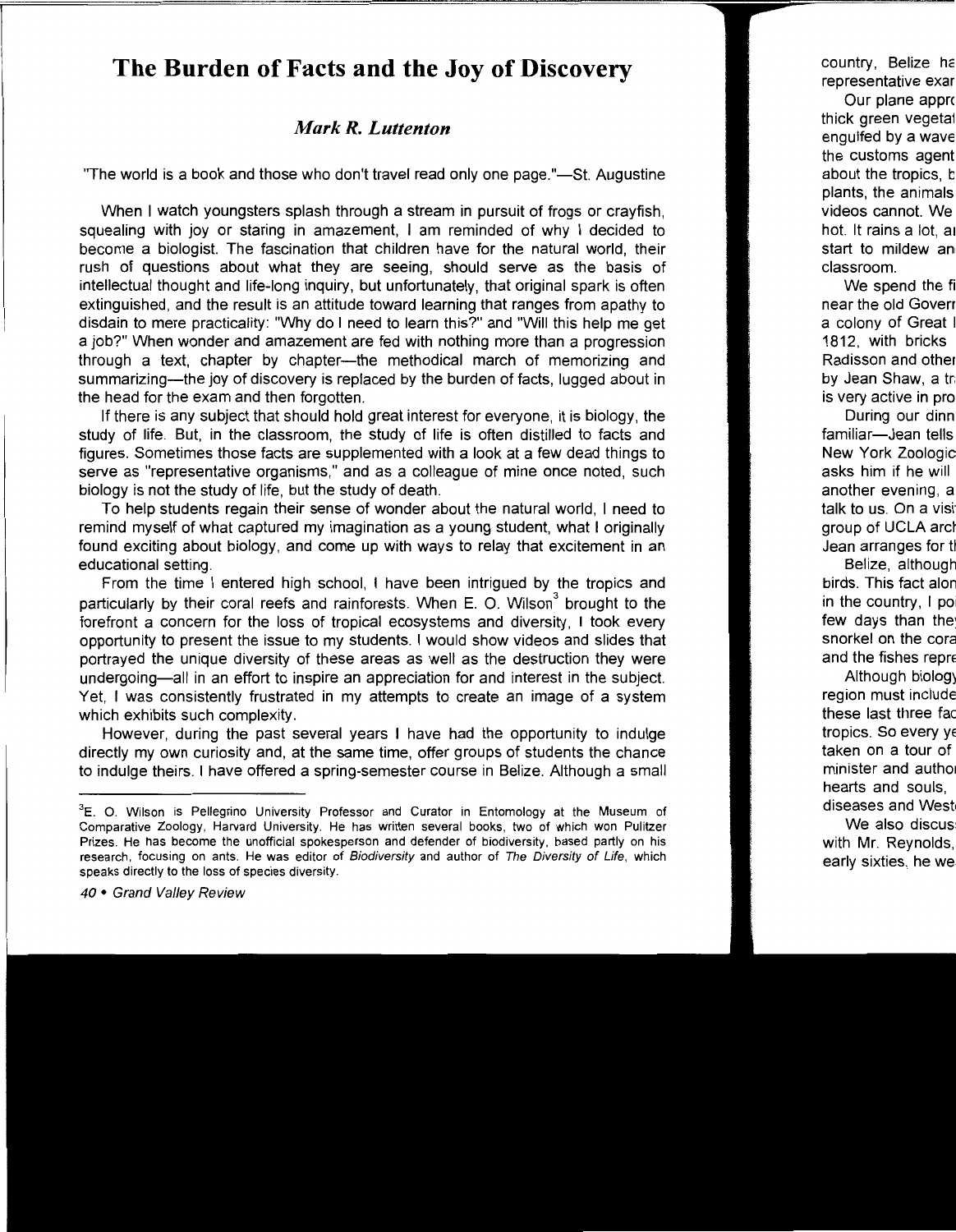country, Belize has the second longest barrier reef system in the world and representative examples of all of the major ecosystems found in Central America.

Our plane approaches Belize International Airport from the west, gliding over the thick green vegetation. As soon as we climb the stairs down to the runway, we are engulfed by a wave of heat and humidity. We walk to the terminal and slowly file past the customs agent, one at a time. We spend the next two weeks not just talking about the tropics, but surrounded by the tropics (Belize is actually sub-tropical). The plants, the animals, the people, and the heat give us an experience that slides and videos cannot. We sleep and it is hot; we eat and it is hot; we take notes, and it is hot. It rains a lot, and it is still hot. After only a few days in the forest, our belongings start to mildew and take on a strange smell. We are in the middle of our new classroom.

We spend the first night at the Hotel Mopan, in the historical part of Belize City, near the old Government House, where the Governor General lived when Belize was a colony of Great Britain. The Mopan is also near the Anglican church, built about 1812, with bricks used as ballast in slave ships. Small and modest, unlike the Radisson and other hotels which are quite Western in design and service, it is owned by Jean Shaw, a travel agent who is influential in the ecotourism business; thus she is very active in protecting the environment and preserving Belizean history.

During our dinner of chicken, beans, and rice— tastes that will become all too familiar-Jean tells me that the man sitting at the next table is a researcher with the New York Zoological Society, working on a howler monkey recovery program. She asks him if he will give us a short lecture on his current work, and he agrees. On another evening, an associate of the Minister of Tourism and the Environment will talk to us. On a visit to a late classic Mayan center on the Western border, we hear a group of UCLA archeologists discuss their latest thoughts on Mayan archeology, and Jean arranges for them to come talk to us at an after-dinner event.

Belize, although about the size of Rhode Island, supports over 400 species of birds. This fact alone serves to illustrate the meaning of biodiversity. After a few days in the country, I point out that we have already seen more species of birds in these few days than they have probably seen in their entire life in Michigan. After we snorkel on the coral reef, I make the same observation about the fish. Yet the birds and the fishes represent only a small fraction of all life in these tropical regions.

Although biology is the primary focus of the program, a true understanding of the region must include the social, political, and economic structure as well. After all, it is these last three factors that have been central to the destruction of so much of the tropics. So every year we hear a discussion of the early history of Belize City and are taken on a tour of the old part of the city by Meg Craig, sister of the former prime minister and author of a book on Belizian folklore. She tells about the people, their hearts and souls, how they live and how, often far too young, they die. Tropical diseases and Western colonialism have been intimate partners.

We also discuss the global forces that drive the market price of Belizian citrus with Mr. Reynolds, president of the local citrus growers cooperative. A man in his early sixties, he wears a torn (but clean) tee-shirt and prefers not to wear shoes. The